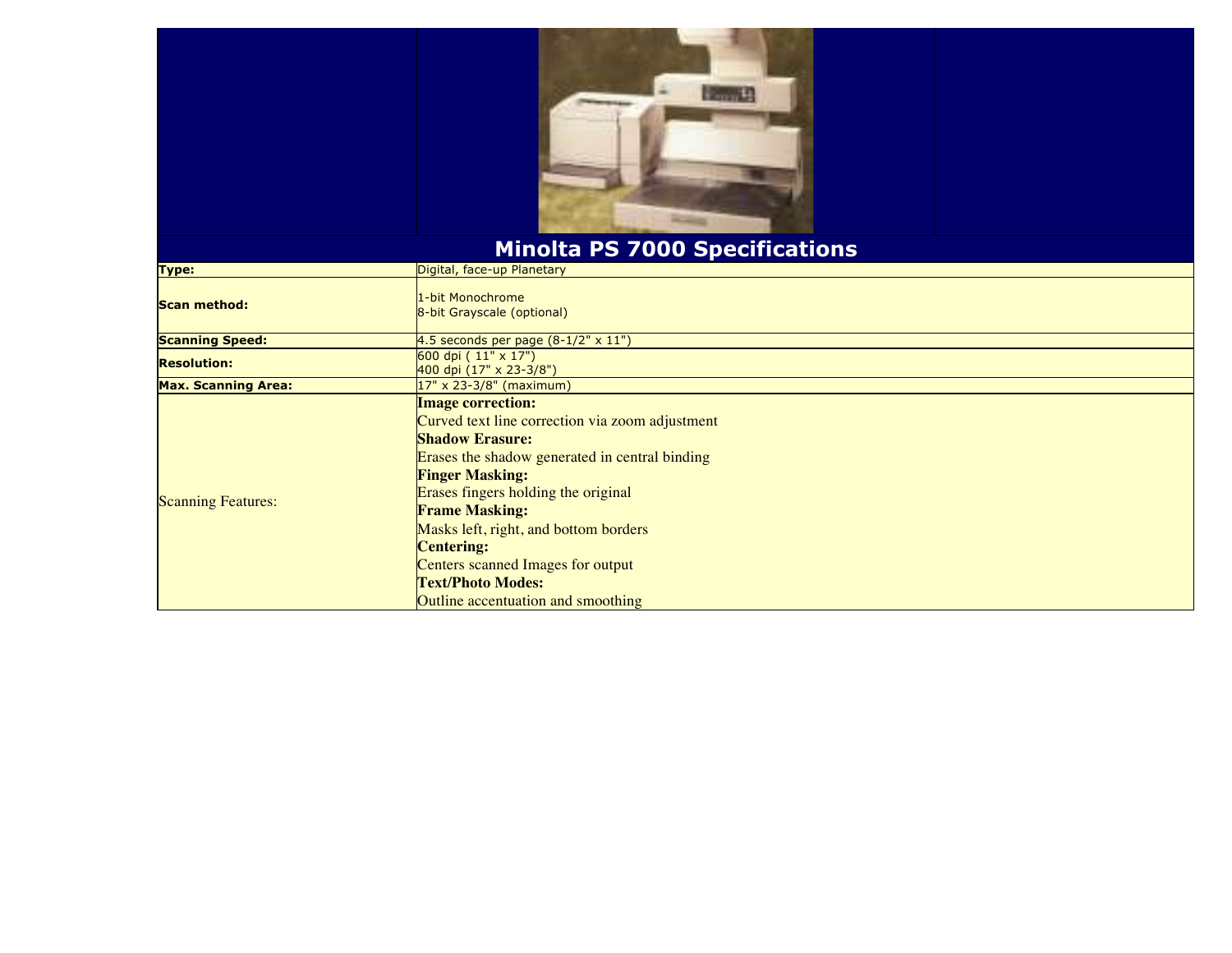|                           | <b>Printing Method:</b>                          |
|---------------------------|--------------------------------------------------|
|                           | <b>Laser Electrostatic</b>                       |
|                           | <b>First Print Speed:</b>                        |
| <b>Printing Features:</b> | 13 sec. (8-1/2" x 11")                           |
|                           | <b>Print Size:</b>                               |
|                           | 11" x 17" (Portrait)                             |
|                           | 8-1/2" x 11" (portrait/landscape)                |
|                           | $8-1/2$ " x 14" (portrait)                       |
|                           | <b>Paper Supply:</b>                             |
|                           | 150-sheet tray                                   |
|                           | 250-sheet cassette                               |
|                           |                                                  |
| <b>Developing System:</b> | Minolta Micro-Toning System                      |
| <b>Image Senor:</b>       | Reduction type line CCD (7500 pixels)            |
|                           |                                                  |
| <b>Copy Magnification</b> | 50% to 200%                                      |
| <b>Exposure Setting:</b>  | Auto (9 steps) or Manual (9 steps)               |
| Focus:                    | <b>Auto or Manual</b>                            |
| <b>Projection Lamp:</b>   | Long cylindrical halogen (DC150V, 620W) 5000 Lux |
| Hardware Interface:       | Video I/F (Printer)                              |
|                           | $SCSI-2 (PC)$                                    |
|                           | (Switchable at LCD panel)                        |
| Software Interface:       | TWAIN™ (1-bit only)                              |
|                           | $ISISTM$ (1-bit only)                            |
| Dimensions:               | $28-3/4$ " (W) x 29-5/8" (D) x 38-3/4" (H)       |
| <b>Weight:</b>            | Approx. 140 lbs                                  |
| <b>Options:</b>           | <b>Angle Book Holder</b>                         |
|                           | PC Interface Kit                                 |